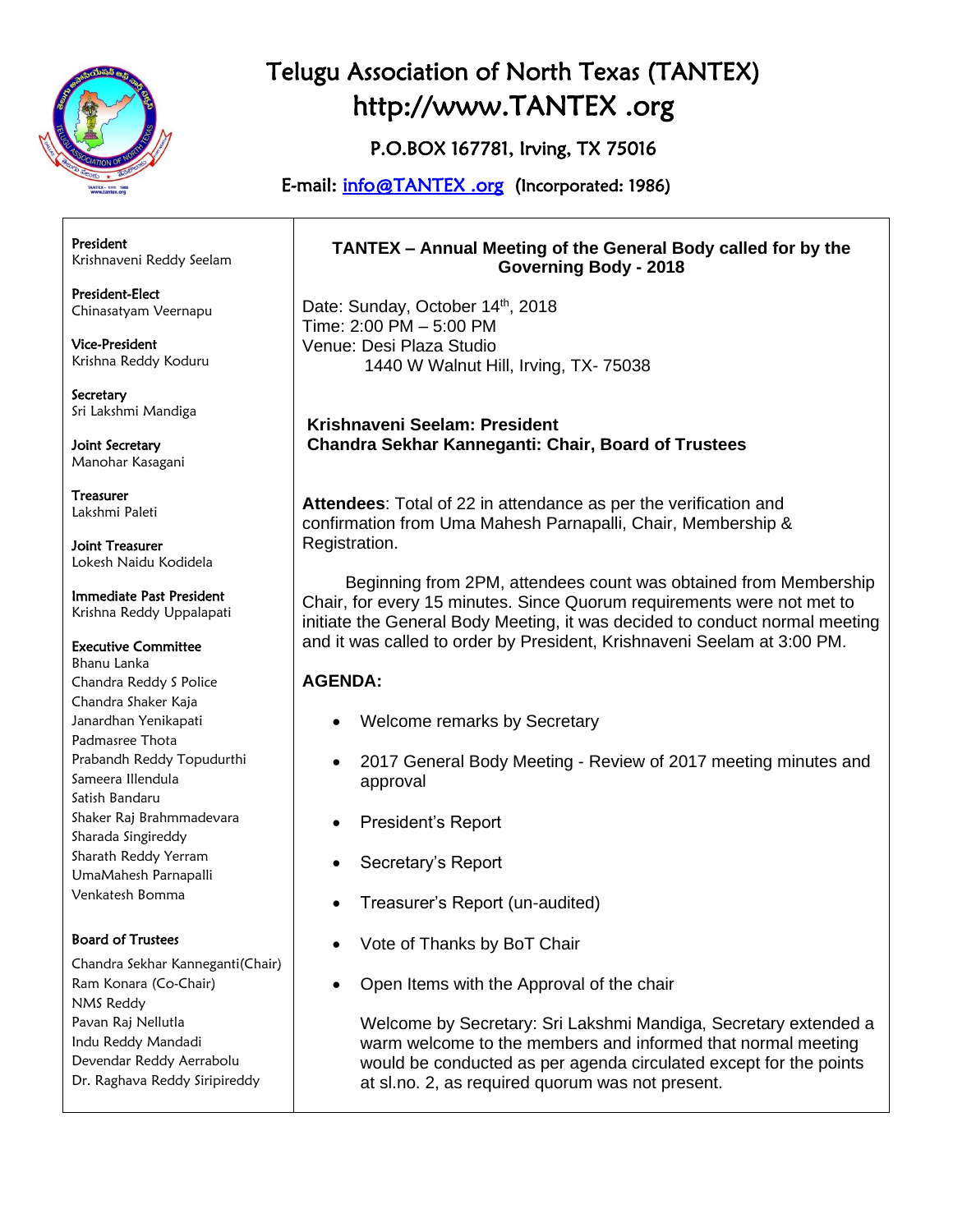

P.O.BOX 167781, Irving, TX 75016

E-mail: [info@TANTEX .org](mailto:info@tantex.org) (Incorporated: 1986)

President Krishnaveni Reddy Seelam

President-Elect Chinasatyam Veernapu

Vice-President Krishna Reddy Koduru

**Secretary** Sri Lakshmi Mandiga

Joint Secretary Manohar Kasagani

Treasurer Lakshmi Paleti

Joint Treasurer Lokesh Naidu Kodidela

Immediate Past President

Krishna Reddy Uppalapati

#### Executive Committee

Bhanu Lanka Chandra Reddy S Police Chandra Shaker Kaja Janardhan Yenikapati Padmasree Thota Prabandh Reddy Topudurthi Sameera Illendula Satish Bandaru Shaker Raj Brahmmadevara Sharada Singireddy Sharath Reddy Yerram UmaMahesh Parnapalli Venkatesh Bomma

### Board of Trustees

Chandra Sekhar Kanneganti(Chair) Ram Konara (Co-Chair) NMS Reddy Pavan Raj Nellutla Indu Reddy Mandadi Devendar Reddy Aerrabolu Dr. Raghava Reddy Siripireddy

**President's Report:** Krishnaveni Seelam, President presented various initiatives and programs by TANTEX in the current year. She said that several unique programs were conducted in 2018.

TANTEX has been diligently utilizing majority of the funds with focus on local Telugu members necessities and by encouraging Cultural programs by involving local members / artists and invites very exclusive external artists from India.

- Singers, USHA and YAZIN were performed, and Actor Srikanth was attended Ugadi event as a chief guest. Also, we did recognized couple of local youngsters with "Ugadi Puraskaaraalu" Award for their achievements.
- Sangeeta Avadhanam was conducted on Ugadi day by famous Telugu Music director, Mr. Veenapani from India.
- Talk show with Actress Manchu Lakshmi "Meemu Saitham" frame was conducted as a special event.
- Special Avadhanam was conducted at NNTV by US born 17-yearold boy, Mr. Lalit Aditya Gannavaram from Austin, Texas
- Telugu Prasthanam (Kuchipudi Ballet) by Dr. Haleem Khan was conducted on NNTV Anniversary function.
- introduced more than 16 chief guests in NNTV monthly events.
- Cartoon workshop was conducted by Famous Cartoonist Viswapathi from India.
- Radio Gana Sudha Fun Asia 1110 AM every Saturday 12pm 2pm
- "Mime" Kaladhar, Prudhvi Chandra and Mounima will be coming to Deepavali Vedukalu on November 3rd, 2018
- Free Health fair was conducted jointly with TIPS organization.

Krishnaveni Seelam thanked our Telugu Community for giving an opportunity to serve our TANTEX Organization.

**Secretary's Report**: Sri Lakshmi Mandiga, Secretary provided an update on the following items.

- Membership Status: TANTEX Currently has zero life members and 15 annual members as on October 13<sup>th</sup>, 2018
- Key Activities of TANTEX: Secretary provided summary activities of various wings of TANTEX, such as, Telugu Sahitya Vedika, Maitri, Spoorthi, Sports team, Telugu Velugu and Community Services and others.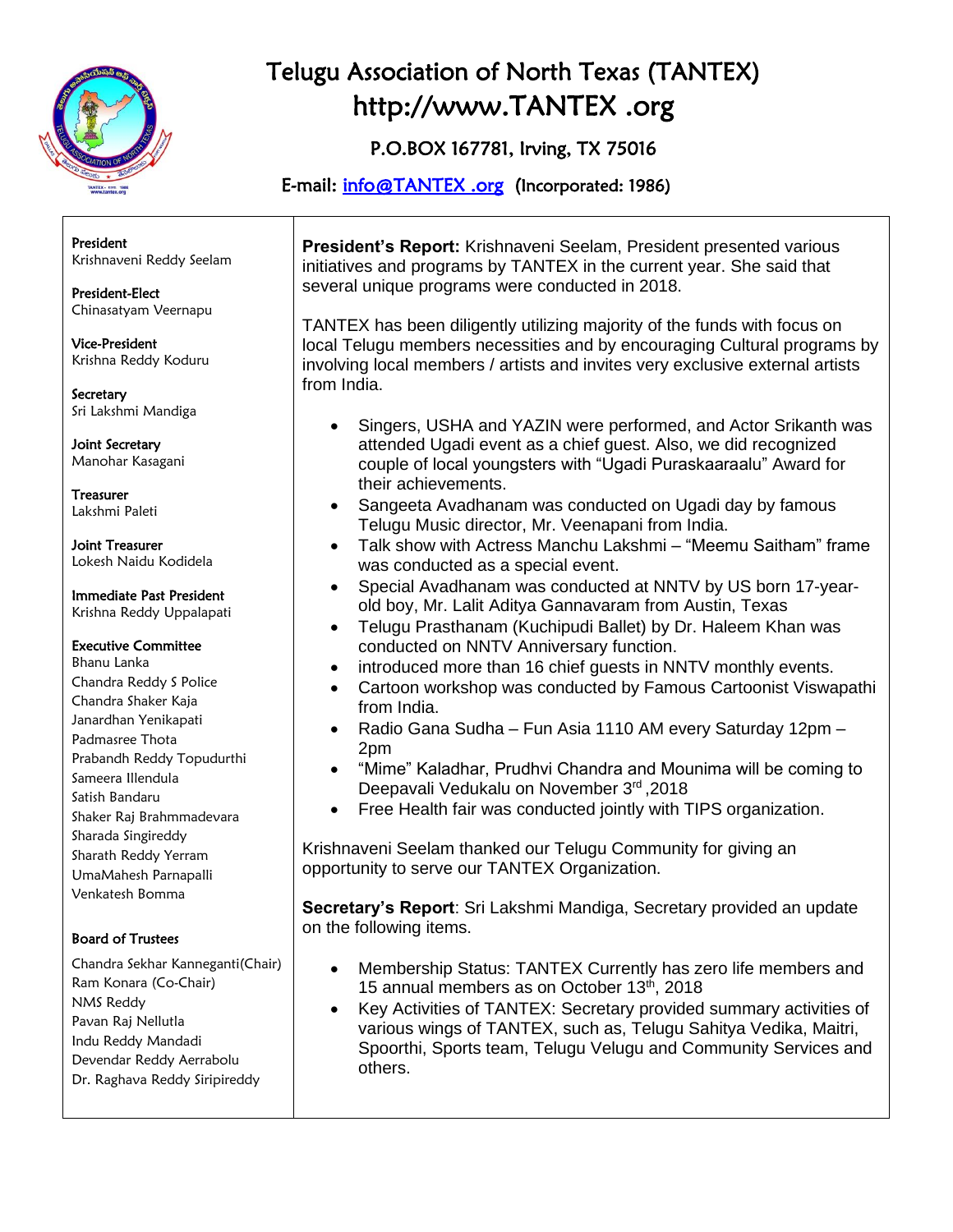

P.O.BOX 167781, Irving, TX 75016

E-mail: [info@TANTEX .org](mailto:info@tantex.org) (Incorporated: 1986)

President Krishnaveni Reddy Seelam

President-Elect Chinasatyam Veernapu

Vice-President Krishna Reddy Koduru

**Secretary** Sri Lakshmi Mandiga

Joint Secretary Manohar Kasagani

Treasurer Lakshmi Paleti

Joint Treasurer Lokesh Naidu Kodidela

Immediate Past President

Krishna Reddy Uppalapati

### Executive Committee

Bhanu Lanka Chandra Reddy S Police Chandra Shaker Kaja Janardhan Yenikapati Padmasree Thota Prabandh Reddy Topudurthi Sameera Illendula Satish Bandaru Shaker Raj Brahmmadevara Sharada Singireddy Sharath Reddy Yerram UmaMahesh Parnapalli Venkatesh Bomma

### Board of Trustees

Chandra Sekhar Kanneganti(Chair) Ram Konara (Co-Chair) NMS Reddy Pavan Raj Nellutla Indu Reddy Mandadi Devendar Reddy Aerrabolu Dr. Raghava Reddy Siripireddy

Supported Activities of TANTEX: Supporting activities with many local and National Organizations in support of literary, cultural, social and health related needs. Some of the examples of Community outreach Programs:

- Tamasha (Hasya Natakam) by 6Elements Productions
- Ghantasala Aradhanothsavam by Vegesna Foundation, India
- Felicitations of various International Take-won do & Martial arts Gold & Silver Medal winners (Players) from India
- A colorful fusion of Kathak & Flamenco Dances by Ekal Vidyalaya
- Republic Day and Independence Day celebrations by MGMNT
- Passport & Visa Services Consular Camp organized by IANT
- Bathukamma and Dasara Sambaralu by TPAD & DATA
- Holi Festival TATA
- Health fair with Dr. Bindu Kolli & NATS
- Balala Sambaralu by NATS

**Treasurer Report:** Lakshmi Paleti, Treasurer provided an updated on various types of TANTEX Accounts and the specific process followed for transactions of revenue and expense. For the information to members, Treasurer informed that the financial snapshot is computed on cash basis and pending account receivables.

### **Here is the summary**:

- Types of Accounts: Treasurer briefed about various types of accounts opened throughout the history of TANTEX. Business Checking for day-to-day transactions, Business Savings (with Life members Premiums), Business Investment, CD account and PayPal account.
- Revenue Sources: Mainly from Annual sponsors, event Sponsors, Telugu Velugu Advertising, Membership dues and other Donations.
- Expenses: Treasurer briefed various types of the event expenses that TANTEX incurs throughout the year.